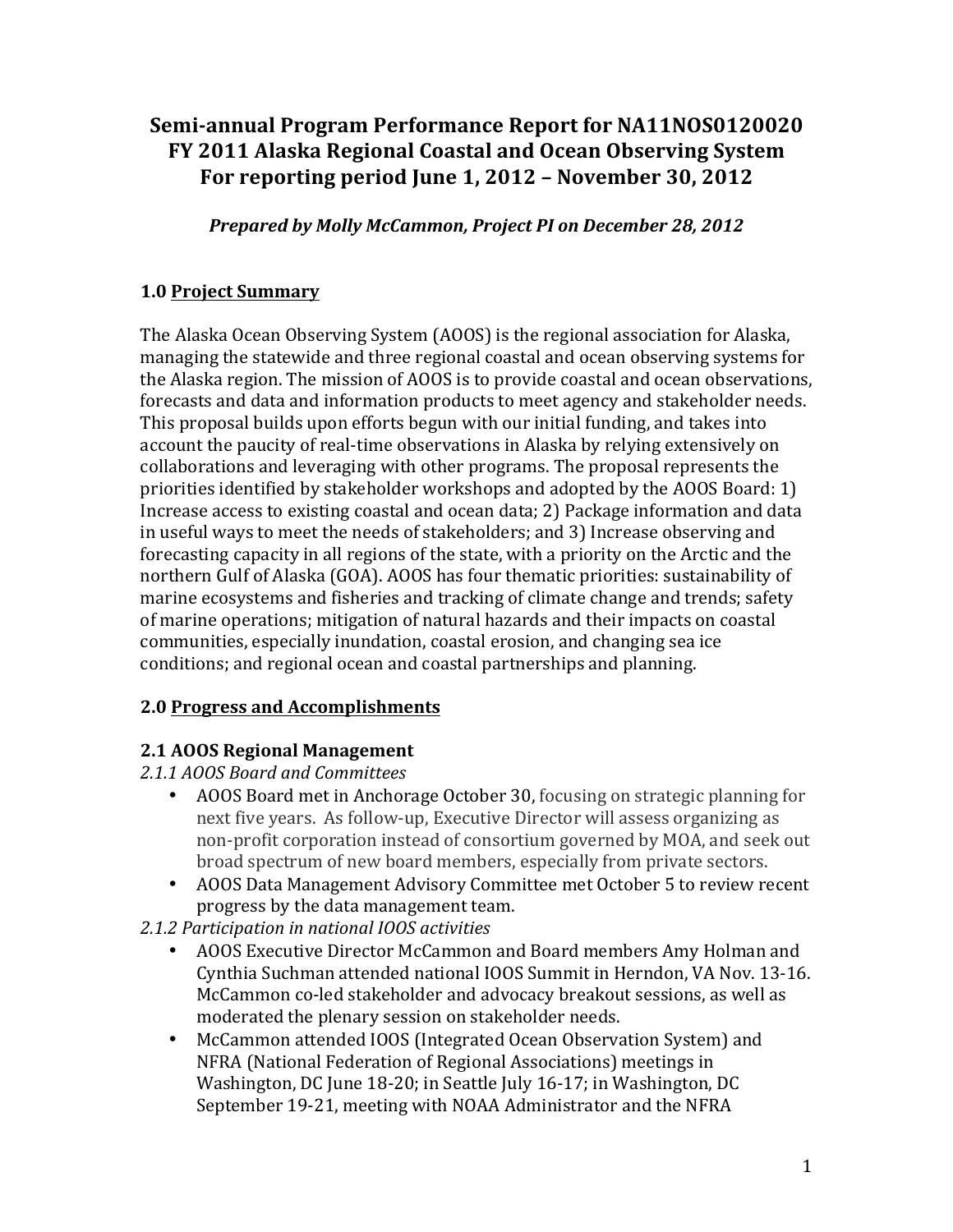Executive Committee; and at the NFRA annual meeting Nov 11, where the group voted to change its name to the "IOOS Association."

- McCammon participated in regular meetings of the IOOS Summit Program Committee, ICOOS Act Reauthorization Committee, NFRA Certification Criteria review group and ERMA (Environmental Response Management Application) discussions.
- Rob Bochenek, AOOS data team lead, participated in the IOOS Data Managers meeting in Washington, DC September 10-11, as well as IOOS-facilitated biweekly SOS reference specification calls and DMAC (Data Management and Communications) coordinator meetings.
- Darcy Dugan, AOOS Program Manager, participated in monthly Education and Outreach calls.
- *2.1.3 Partnerships and external affairs - Alaska*
	- McCammon participated in meetings of Alaska Center for Climate Assessment and Policy Steering Committee (National Oceanic and Atmospheric Association's (NOAA) Alaska Regional Integrated Sciences and Assessments Program), member; NOAA's regional collaboration team, member (including a 2-day retreat in September 2012); and Cook Inlet Regional Citizens' Advisory Council and its Executive Committee.
	- McCammon completed tasks as co-author of Alaska Regional Climate Assessment Technical Report and Alaska chapter of National Climate Assessment.
	- McCammon met with Laura Furgione, acting National Weather Service director, in Anchorage, as well as with NOAA's David Kennedy and Margaret Spring on August 22. On August 21, AOOS helped host a meeting of the Alaska Data integration Working Group with the Department of Interior's Assistant Secretary Anne Castle.
	- AOOS co-hosted with Alaska Sea Grant, sessions of Alaska Marine Policy Forum on June 6, July 25, September 26 and November 27.
	- Dugan continued to participate in working group led by Kenai Watershed Fish Habitat Partnership to develop Conservation Action Plan for Cook Inlet.
	- McCammon, Dugan, and Interagency Personnel Agreement detailee Rosa Meehan participated on the Alaska Marine Science Symposium organizing committee – reading abstracts, securing keynote speakers, coordinating workshops, and developing a participant survey.
	- Dugan participated in 3-day Arctic Scenarios Planning class at UAF (University of Alaska Fairbanks) in June.
	- AOOS helped organize a briefing of Coast Guard program managers in Juneau interested in Arctic observing covering high frequency radar, AIS use for ship detection and overall AOOS activities.
	- McCammon participated in the Sept meeting in Alaska of the National Sea Grant Association and the annual meeting of the Alaska Sea Grant Advisory Committee in November.
	- Bochenek demonstrated the AOOS data portal on November 6 as part of the Alaska Center for Climate Assessment and Policy's monthly webinar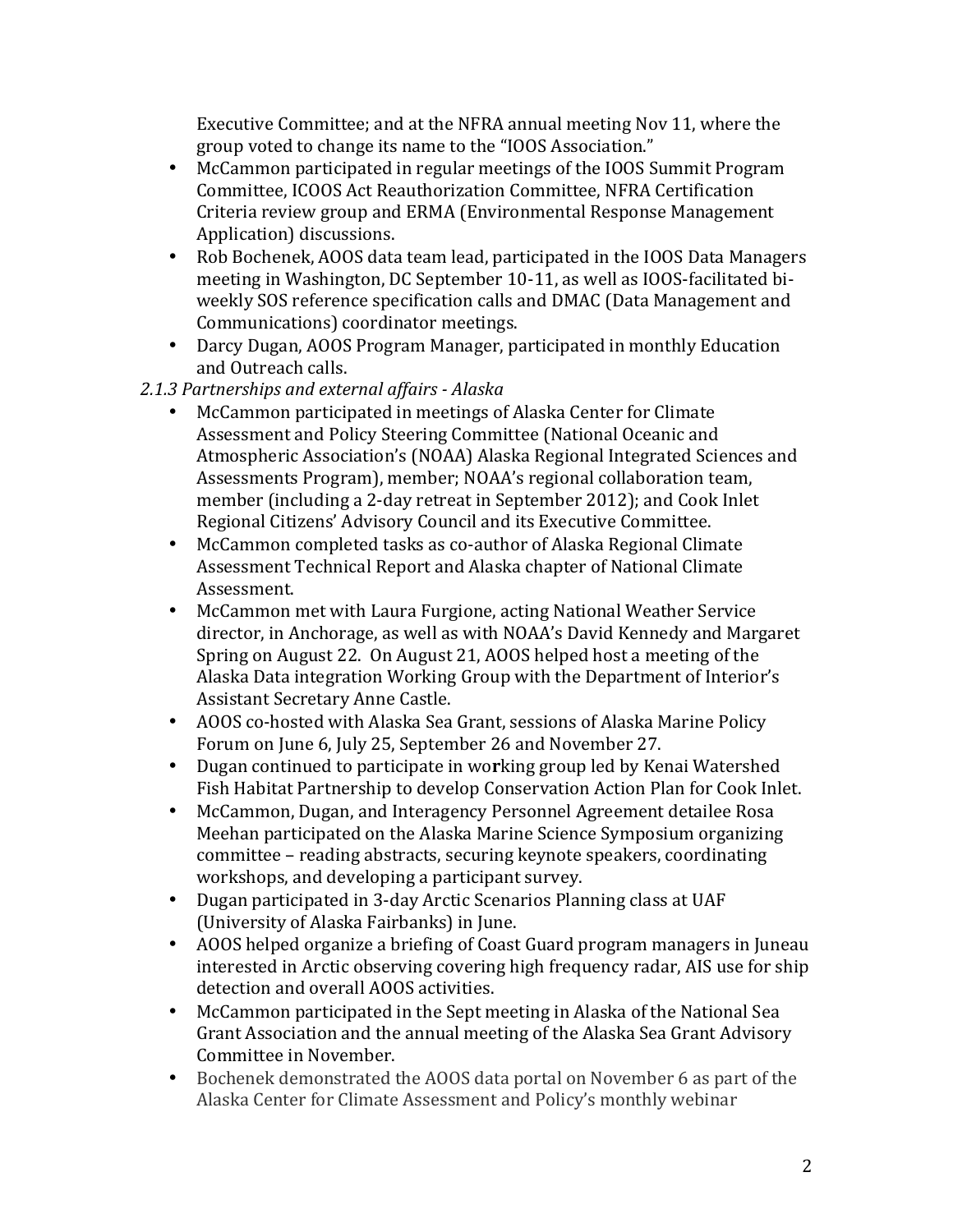introducing and showing the differences between the AOOS data portal, GINA (Geographic Information Network of Alaska) catalog, and NOAA's Arctic ERMA.

- AOOS and NOAA's Office of Response and Restoration have signed a formal Letter of Understanding to coordinate AOOS and Arctic ERMA data initiatives.
- Rob Bochenek demonstrated the recently developed "Cook Inlet Response" Tool" data and mapping application during the ShoreZone annual meeting in November. AOOS hosted two meetings of the Cook Inlet modeling working group, focusing on field research in the lower inlet in 2012, and options for data sharing in the future.

### *2.1.4 Partnerships and external affairs – national & international*

- McCammon participated in the Polar Research Board meeting in Portland OR in July and ORAP in Washington, DC in August.
- Meehan attended "Marine Mammals of the Holarctic" meeting in Suzdal, Russia and presented proposal to develop Arctic Animal Tagging Network focused on marine mammals.
- McCammon represented AOOS at the National Research Council Marine Board's October 15-16 workshop in Seattle, which focused on issues, needs and recommendations relating to increased shipping and vessel traffic through the Bering Strait.
- Dugan presented on AOOS data activities during a November 27 webinar to the Canadian Beaufort Sea Partnership meeting held in Winnipeg.
- *2.1.5 Program management, administration, fundraising and financial oversight*
	- AOOS annual audit underway by Alaska SeaLife Center.
	- New position of program coordinator advertised; candidates were interviewed and offer made to finalist.
	- Several unsuccessful proposals were submitted during this period: preproposal as part of Department of Defense Legacy Program to support Animal Tagging workshop and implementation plan; letter of intent to NOAA's SARP Program to develop an extreme weather/climate event threshold early warning application.
	- Several proposals submitted are still pending: proposal with UAA to NSF Biology Cyberinfrastructure program to support cyberinfrastructure development for biological resources including invasive species; and proposal with the National Snow and Ice Data Center to NSF Arctic Observing Network to incorporate the AOOS Research Workspace into the Advanced Cooperative Arctic Data and Information Service, which provides data management services for the Arctic Observing Network and other NSF projects in the Arctic.
	- AOOS collaborated with partners to submit a series of research ideas in response to the Bureau of Ocean Energy Management's call for science recommendations prior to lease sales in the Beaufort and Chukchi Seas and Cook Inlet. AOOS' profile topics included new data integration tools, expanding data management infrastructure, compiling and analyzing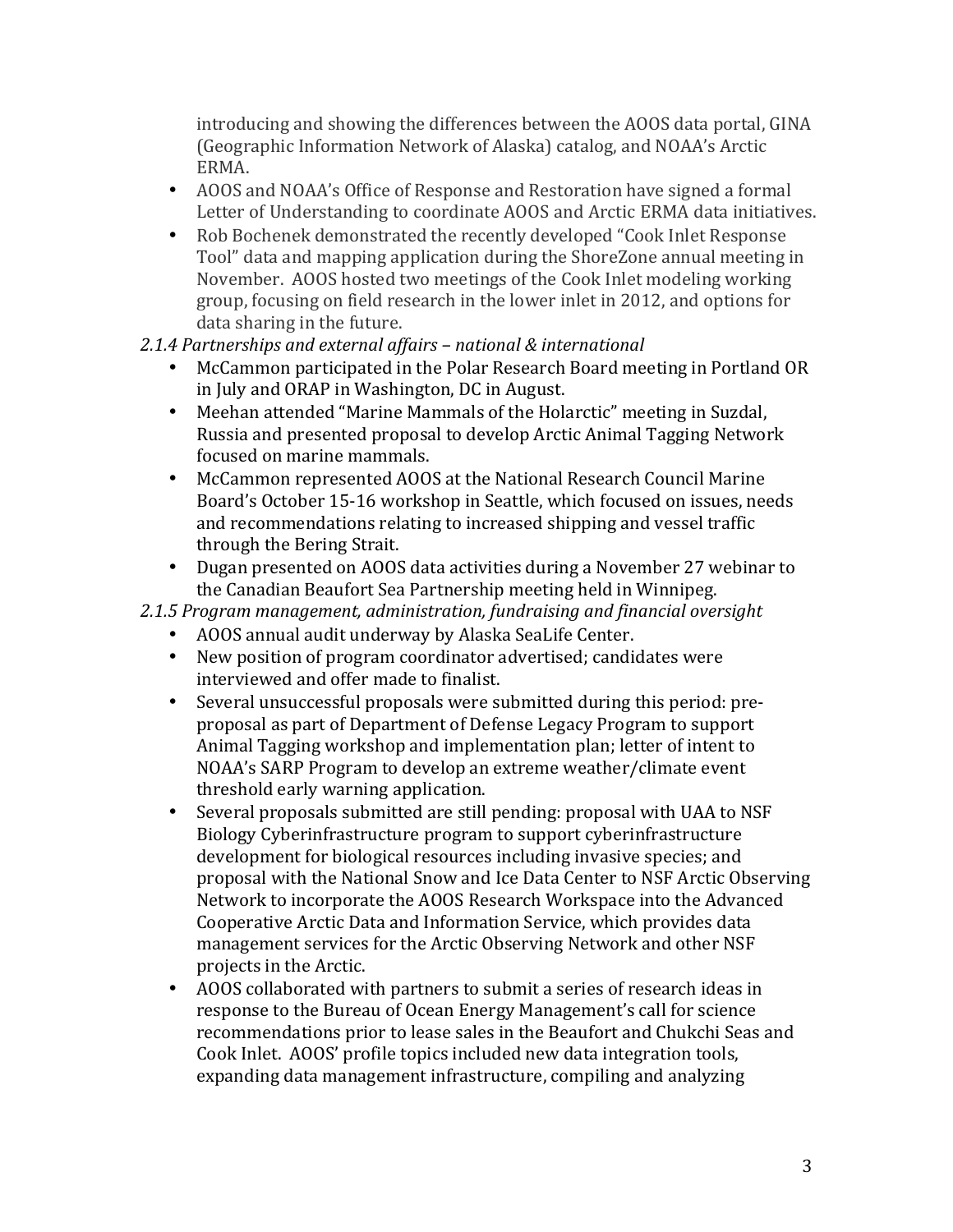oceanographic model hindcasts and forecasts, and contributing to an animal tagging network.

• AOOS received one small grant from the Bering Sea/Aleutian Islands Landscape Conservation Cooperative to develop a "platform of opportunity" portal showing planned research cruises in Alaska waters to assist with coordination and cost efficiency.

## **2.2 Marine Operations**

- *2.2.1 Maintain Snotel stations in Prince William Sound (PWS) and Cook Inlet (CI)*
	- Subaward to PWS Science Center. Annual maintenance conducted by National Resources Conservation Service (NRCS). McNeil River Snotel installed in Cook Inlet.
- *2.2.2 Pilot AIS dissemination of weather data*
	- Subaward to Marine Exchange of Alaska (MXAK). Three AIS/WX stations constructed and deployed on Portland and Marmion Islands in Southeast Alaska and at Homer Alaska. All three providing valid weather data.
	- One AIS/WX transmitting unit installed in Homer. 50' tower for AIS/WX transmitting unit planned for Juneau constructed.
	- Meetings with NOAA held to obtain required permits to commence transmitting weather data over AIS.

2.2.3 Provide public access to High-Frequency Radar (HFR) data in Chukchi Sea & plan *for future HFR* 

- Subaward with University of Alaska Fairbanks. Deployed, calibrated, maintained, and demobilized long-range High Frequency Radar (HFR) equipment for 2012 field season in Barrow, Wainwright, and Point Lay.
- Upgraded existing laptops and field equipment to be compatible with latest Codar Ocean Sensors software and firmware releases.

### *2.2.4 Maintain Weather Research and Forecasting (WRF) wind model for PWS and CI*

- Subaward with University of Alaska Anchorage AEFF.
- Routine 48-hour forecasts for PWS and CI region produced twice daily with 3 model variants. Models continue to be verified. Preliminary results show that WRF consistently over-predicts winds and precipitation. New version of WRF model may help.
- Transitioning to new version of model WRF v.3.4.1.
- Development of direct circuit to NWS has been stalled. Elevated to executive director for further discussion.
- Collaborated with UAA group on study of winds at Valdez Marine Terminal and impacts on tanker loading safety.

### *2.2.5 Maintain operational Regional Ocean Modeling System (ROMS) model for GOA*

- Subaward with YI Chao for maintenance with daily update schedule.
- 2.2.6 Validate hydrological model for PWS
	- Subaward to Prince William Sound Science Center. Established contracts with Oregon State University and University of Alaska.
- 2.2.7 Ingest ROMS models for Bering Sea into *JPL* data assimilation system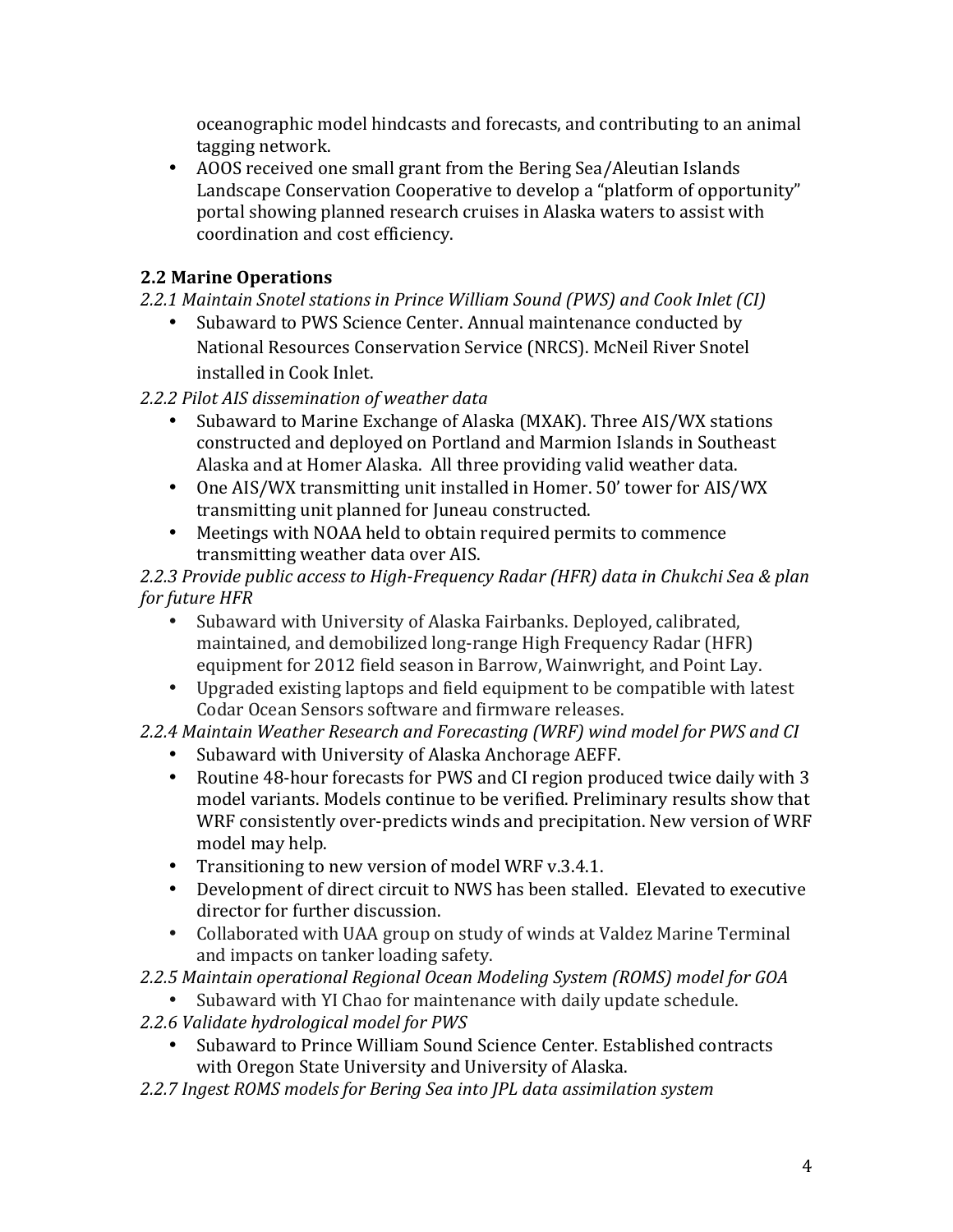• Yi Chao subaward. Installed OpenDAP server and populated it with 15-year retrospective analysis.

## **2.3 Coastal Hazards**

- 2.3.1 Monitor prior Alaska Harbor Observation Network (AHON) pilot projects in Seward and Kodiak and assess further expansion of AHON
	- Prior award with Alaska SeaLife Center. Assessment underway.
	- PS9800, 50 PSIa pressure/temperature sensor (4-20mA) equipped with submersible 5-conductor PU cable with submersible connector assembly were installed October 10, 2012 on Seward station and remain operational. Seward webcam housing flooded and camera failed.
- *2.3.2 Maintain Coastal Data Information Program (CDIP) wave buoy in Cook Inlet*
	- Buoy lost again in August. Redeployed in September with help of multiple partners, especially US Fish and Wildlife Service and Kachemak NERR.
- *2.3.3 Produce electronic sea ice atlas*
	- Developed algorithms for incorporating sea ice information from Dehn charts, whaling logs and ship reports into database.
	- Created prototype digital database by merging the Dehn data (1953-1979) with satellite (passive microwave) digital data for 1979-2012.
	- Preliminary work to incorporate NWS/Anchorage Ice Desk charts underway.
- 2.3.4 Develop coastal flooding, storm surge and sea level rise products.
	- Develop collaborative strategy as follow-up to Western AK coastal Hazards workshop held in May 2012.

## **2.4 Ecosystems/Fisheries and Climate Trends**

- *2.4.1 Maintain Arctic Research Assets Map*
	- Intern updated map for 2012 field season, with expansion to western Alaska.
	- Data team overhauled map as component of AOOS Ocean Portal with improved interface and access to project data.
- 2.4.2 Support sampling along Seward Line
	- Subaward to University of Alaska Fairbanks (UAF). Line occupied September 12-18, along with expanded sampling in PWS. Spring 2011 analysis of samples/data underway. New CTD received for 2013 field season.
- 2.4.3 Use AOOS glider for high-latitude observation node in Chukchi
	- Batteries replaced and new sensors added.
	- Glider was not used this season due to sea ice and logistical issues.
- *2.4.4 Support Distributed Biological Observatory*
	- Funded 1 day of ship time for Chukchi Sea line.

*2.4.5 Maintain ocean acidification (OA) sampling along Seward Line & support OA sensors on moorings in Chukchi, Gulf of Alaska and Bering Sea*

- Subaward to UAF. A total of 450 OA measurements were taken during fall Seward Line cruise and new ancillary measurements (dissolved oxygen, particle organic carbon, oxygen isotopes).
- All data from 2012 analyzed and being used in two peer-reviewed manuscripts
- Bering Sea and Arctic moorings turned around.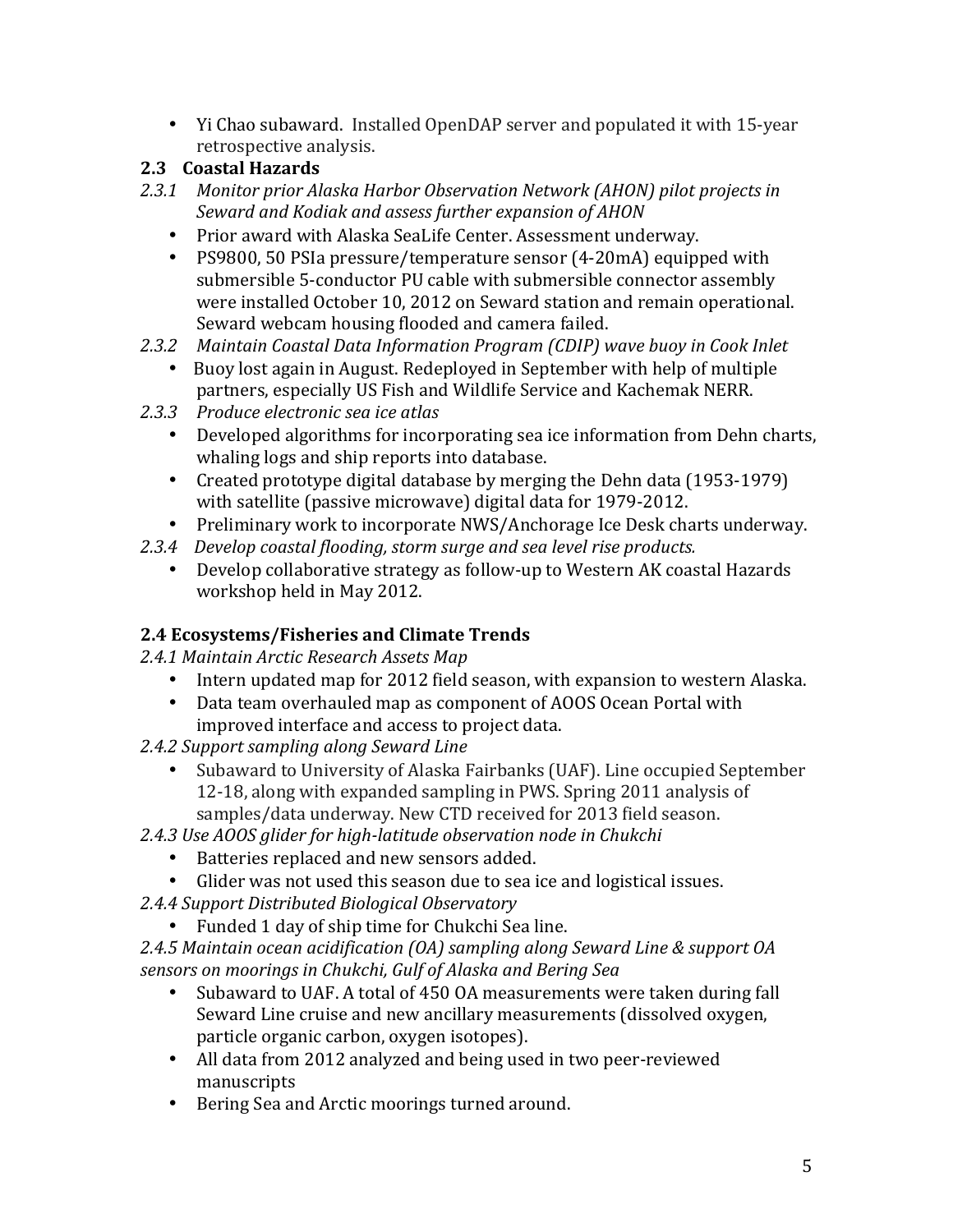#### 2.4.6 Test use of conductivity sensors at Cordova tide station

- Subaward to PWSSC. Signed MOA with NOAA COOPS. Sensor sent out for modifications and calibration.
- 2.4.7 Support mooring turnovers for biological monitoring
	- Subaward to PWSSC. Funds now being used to help with installation of acoustic tracking network. Received anchors. Rest of equipment soon.

2.4.8 Conduct Conductivity/Temperature/Depth (CTD) surveys in Kachemak Bay and *lower Cook Inlet*

- Funds withheld from AOOS agreement for NOAA Kasitsna Bay Lab.
- Extra surveys conducted June-September. No surveys in November-December due to severe ice and wind/wave conditions.

#### **2.5 Regional Ocean and Coastal Partnerships and Planning**

- 2.5.1 Expand data management capacity to integrate data
	- Ongoing. See Section 2.6 below.
- 2.5.2 Create spatial visualization tools for AK through STAMP project -*"Spatial Tools for Arctic Mapping and Planning"*
	- Conducted scoping process for new tools, including 20+ in-person interviews and an online survey.
	- Completed final reports summarizing scoping findings and assessing decision support tools developed elsewhere and their applicability to Alaska.
	- Held project advisory group meeting in September to discuss progress and next steps
	- Initial platform created for STAMP portal, including around 200 data sets to date.
	- Gave presentations on STAMP to multiple audiences including the North Pacific Fisheries Management Council, Beaufort Sea Partnership, Northwest Arctic Borough Subsistence Mapping Workshop, and Barrow community.

#### **2.6 Data Management & Products – Subaward to Axiom Consulting**

2.6.1 Support AOOS website, data portal & applications. Maintain & provide access to products developed in this project. Explore developing multi-regional products with *other RAs.*

- Initiated discussion with PACIOOS and NANOOS. Worked with NANOOS staff on developing ideas for NSF submissions.
- Prototype model explorer developed in HTML 5 and presented to AOOS.
- Reviewing role of Portland site given power outage/shutdown of Anchorage site during fall storm.
- 2.6.2 *Ingest prioritized datasets, support warehouse and archive functions & provide access through query and mapping tools*
	- Ingested approximately 200 data layers for STAMP tool/Arctic Portal and several new observational gridded data feeds.
	- Archived sensor data now available.
	- AOOS Data Search and Catalogue deployed to multiple portal instances with Html 5 interface (runs on iPad/iPhone) developed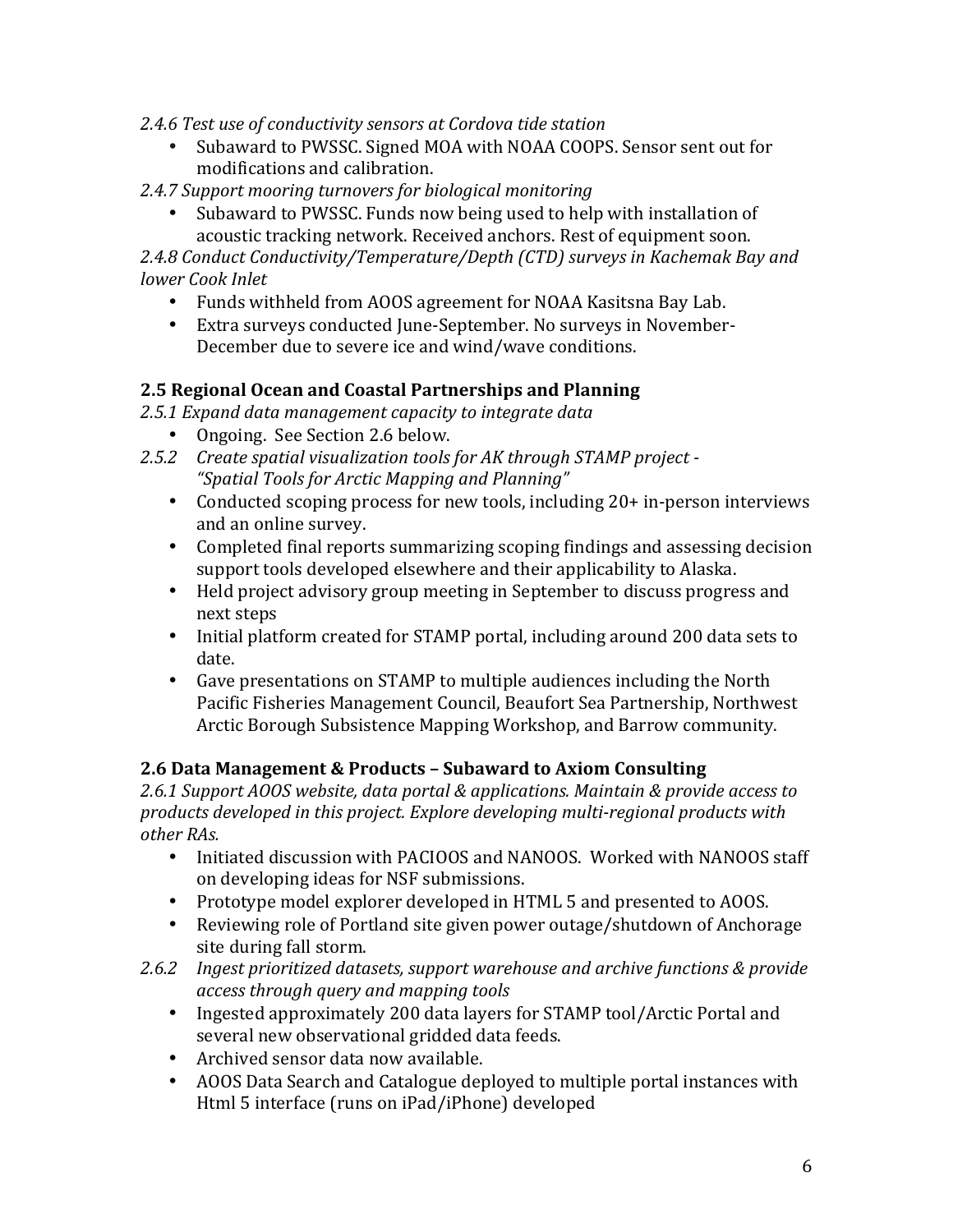- 2.6.3 Continue ADF&G (Alaska Department of Fish & Game) partnership
	- Yukon run timing project heralded as a success.
	- Phase I completed with ADF&G; work plan developed for next phase of work with focus on exposing AYK salmon database through AOOS portal.

*2.6.4 Use NOAA Bering Sea models as demonstration for High Performance Compute – separate funding received in June 2011 and included in this grant.*

- NOAA models not provided in time; used the AEFF (Alaska Experimental Forecast Facility) WRF (Weather Research and Forecasting) model developed for AOOS and the JPL (Jet Propulsion Laboratory) Circumpolar 1km sea surface model instead as two separate test datasets to generate performance benchmarking for cluster.
- Final report under development and results being prepared for journal article.
- 2.6.5 Collaborate with other state, regional, national and international data *management programs*
	- Attended IOOS DMAC Meeting and Data Summit in September.
	- Attended ADIWG (Alaska Data Integration Working Group) meetings to assist in data integration across Alaska entities.
	- Letter of Agreement developed with Arctic ERMA to coordinate data acquisition and sharing.
- 2.6.6 Continue to develop IOOS SOS service and assist other RAs in deployment
	- IOOS SOS version 1.0 deployed and tested; templates developed.
	- SOS data injectors developed for 15 national data sources.
- 2.6.7 *Develop new products and applications* 
	- Cook Inlet Response Tool further cultivated and augmented with search catalogue interface.
	- Tools for STAMP in progress.
	- AOOS Ocean Workspace expanded to support file level metadata and several improvements made to user interface to increase usability.
	- AOOS Ocean Portal developed into production level system.
	- Contracted by BSAI Landscape Conservation Cooperative (separate funding) to develop web-based "platform of opportunity" portal showing planned research vessel routes.

2.6.8 Provide Data Management services for integrated research programs: EVOSTC Long Term Monitoring & Herring Research and Monitoring Programs; NPRB's Gulf of Alaska Integrated *Ecosystem Research Program; RUSALCA program;* and Arctic *EIS program – all with separate funding*

- Currently supporting program with Ocean Workspace application.
- Participated in EVOS (Exxon Valdez Oil Spill) PI meetings in Nov and Dec.
- Participating in monthly and other PI meetings as needed.
- *2.6.9 Serve up oil & gas industry data on AOOS portal*
	- Annex 2 for industry joint environmental studies in process of being signed.
	- Historical met ocean data from Annex 1 received from industry.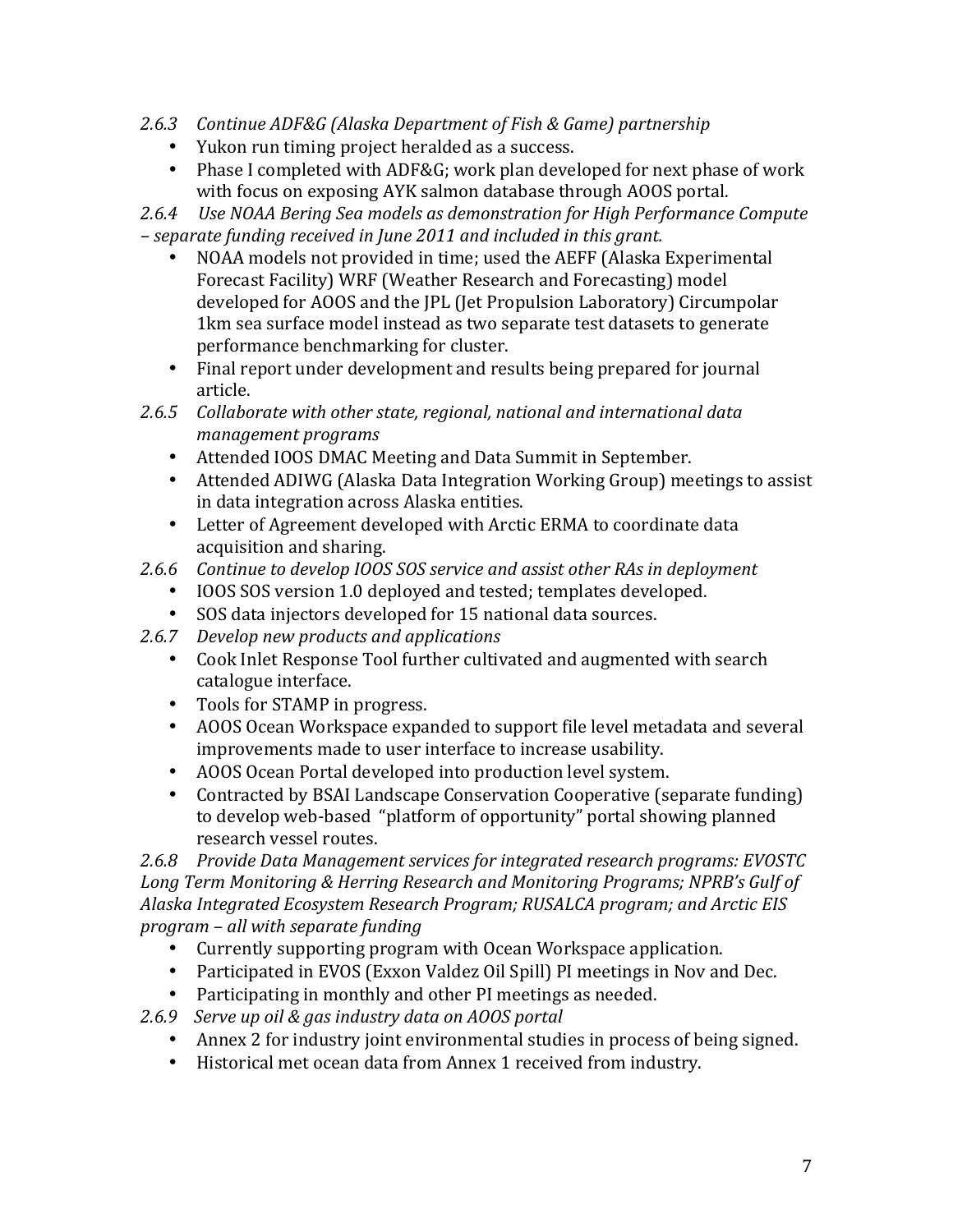### **2.7 Modeling & Analysis**

- 2.7.1 Initiate statewide circulation model exchange & ensemble modeling
	- Discussions underway.

#### **2.8 Communication, Education & Outreach**

*2.8.1 Support COSEE Alaska partnership*

- Participated in 2012 National Marine Educators Association conference in June in Anchorage attended by more than 350 marine educators.
- Worked with COSEE staff to assess AOOS communication and outreach activities and make recommendations for modifications.
- Online teacher's guide with lesson plans finalized for AOOS co-sponsored publication of *Pete Puffin's Wild Ride*, which features Alaska's currents.
- *2.8.2 Support AOOS website and publications*
	- Continued to add content to website, including animations and new pages.
	- Produced monthly updates.
	- Initiated e-newsletter and Facebook page and postings.
- 2.8.3 *Scope out potential Alaska Oceans & Coast Report* 
	- Refining draft white paper with Alaska Sea Grant Program.
- 2.8.4 Interact with stakeholders and partners
	- Dugan participated in Ocean Festival in Cordova in September.
	- Will Koeppen (Axiom Consulting and Design) presented an overview of AOOS Arctic Portal on November 13 at Northern Oil and Gas Forum in Anchorage.
	- Dugan visited Kotzebue Oct 24-26 to participate in workshop of the Northwest Arctic Borough subsistence mapping project and give update on STAMP project.
	- Dugan met with North Slope Borough's wildlife, search and rescue, and planning departments to share latest on AOOS activities and resources November 1-2 in Barrow. Gave community presentation at Barrow library, now available on YouTube courtesy of the Barrow Arctic Science Consortium.

#### **3.0 Scope of Work (Priorities for next 6 months, December 1, 2012 – May 30, 2013, and anticipated changes to SOW)**

#### **3.1 AOOS Regional Management**

*3.1.1 AOOS Board and Committees*

- Full board meeting planned for February/March 2013. Data Management Committee meeting planned for March 1.
- Increase Board membership.
- Provide Board members with outreach and communication materials to better spread awareness of AOOS resources.
- *3.1.2 Participate in national IOOS*
	- Participate in IOOS regional meetings in March in Washington DC.
	- Review certification criteria implementation as it develops.
- *3.1.3 Partnerships and external affairs – in Alaska*
	- Host Alaska animal tagging workshop in spring.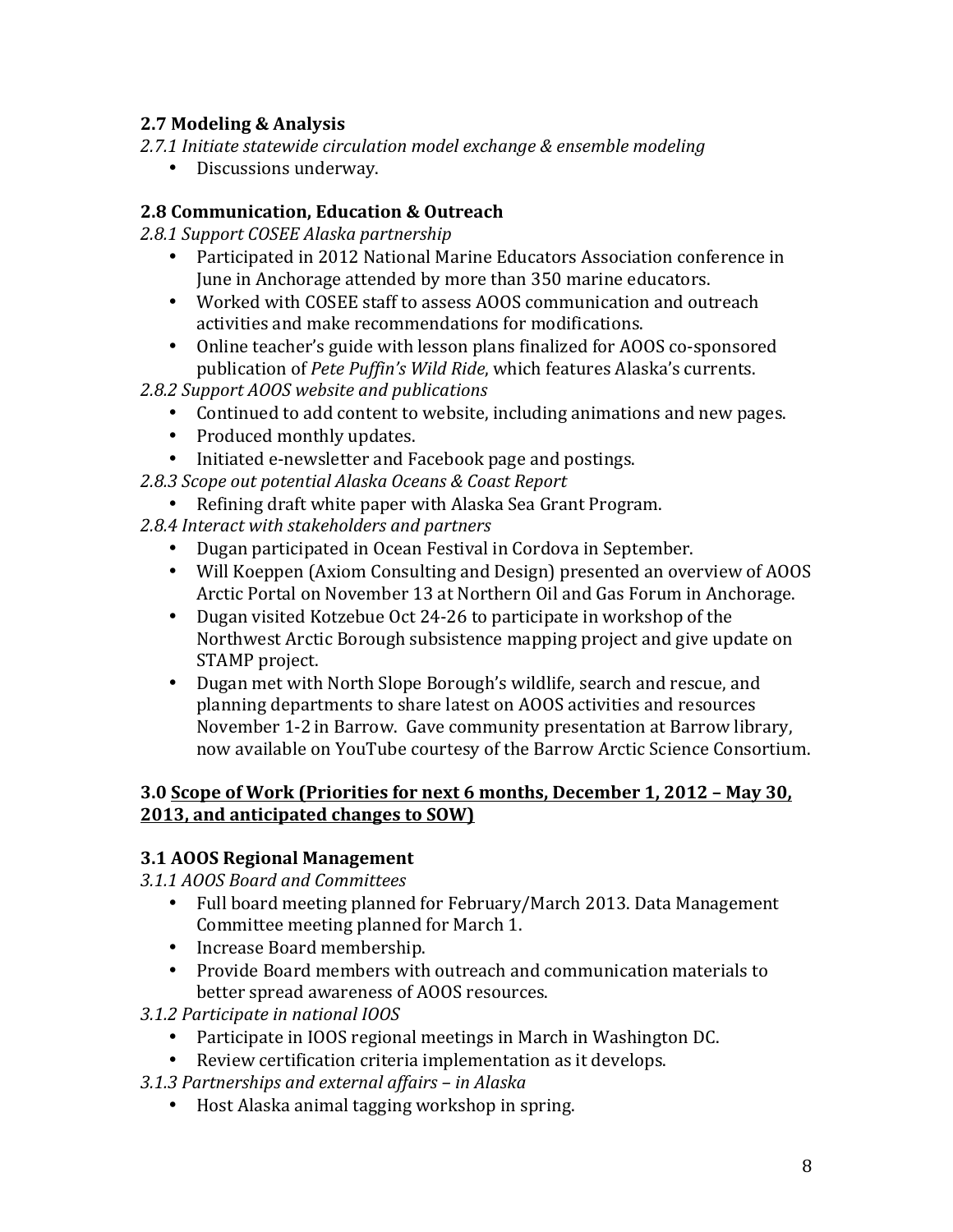- Pursue funding for water level sensors for western Alaska.
- *3.1.4 Partnerships and external affairs – national & international*
	- Attend Arctic Observing Summit in Vancouver, BC in May.
	- Present on Yukon River run timing project at AMS in Austin in January.
- *3.1.5 Program management, administration, fundraising and financial oversight*
	- Develop long-term agreement with Alaska SeaLife Center for fiscal management.
	- Work on additional funding proposals, including funding for oil and gas industry data visualization.
	- Develop analysis of pros/cons of MOA structure vs.  $501(c)(3)$ .

### **3.2 Marine Operations**

*3.2.1 Maintain Snotel stations in PWS and CI and wave buoy in CI*

- *3.2.2 Pilot AIS dissemination of weather data*
	- Complete installation of radio at Juneau site.
	- Work with NOAA to obtain required permits for transmitting data.
- *3.2.3 Provide public access to HFR data in Chukchi & plan for future HFR*
	- Work with UAF to interpret HFR data.
- *3.2.4 Maintain WRF wind model for PWS and CI*
	- Continue routine forecasts and verification project. Follow up on Valdez Terminal wind and NWS conduit issues.
- *3.2.5 Maintain operational ROMS model for GOA*
	- Ingest 5-year PWS ROMS retrospective simulation and analysis to AOOS DMAC for further analysis and distribution.
	- Move PWS forecast system from JPL's old computer system to new RSS cluster computer in coming year.
- *3.2.6 Validate hydrological model for PWS*

3.2.7 Ingest ROMS models for Bering Sea into Jet Propulsion Laboratory (JPL) data *assimilation system*

• Ingest 15-year Bering Sea ROMS retrospective simulation and analysis to AOOS DMAC for further analysis and distribution.

## **3.3 Coastal Hazards**

3.3.1 Monitor prior AK Harbor Observation Network pilot projects in Seward and *Kodiak and assess further expansion of AHON*

*3.3.2 Maintain CDIP wave buoy in Cook Inlet*

*3.3.3Produce electronic sea ice atlas*

- Incorporate data from NWS Alaska Region Headquarters (ARH, Sea Ice Desk).
- Complete prototype product for 1953-2011, including Dehn, ARH and passive microwave datasets.
- Finalize procedure for incorporating whaling log and ship report information.
- Extend prototype product to span period 1875-2012 by merging products from Danish Meteorological Institute (via NSIDC) and post-1953 grids.
- Develop algorithms for spatial/temporal interpolation of missing data and for derived variables (opening/closing dates, open water season length).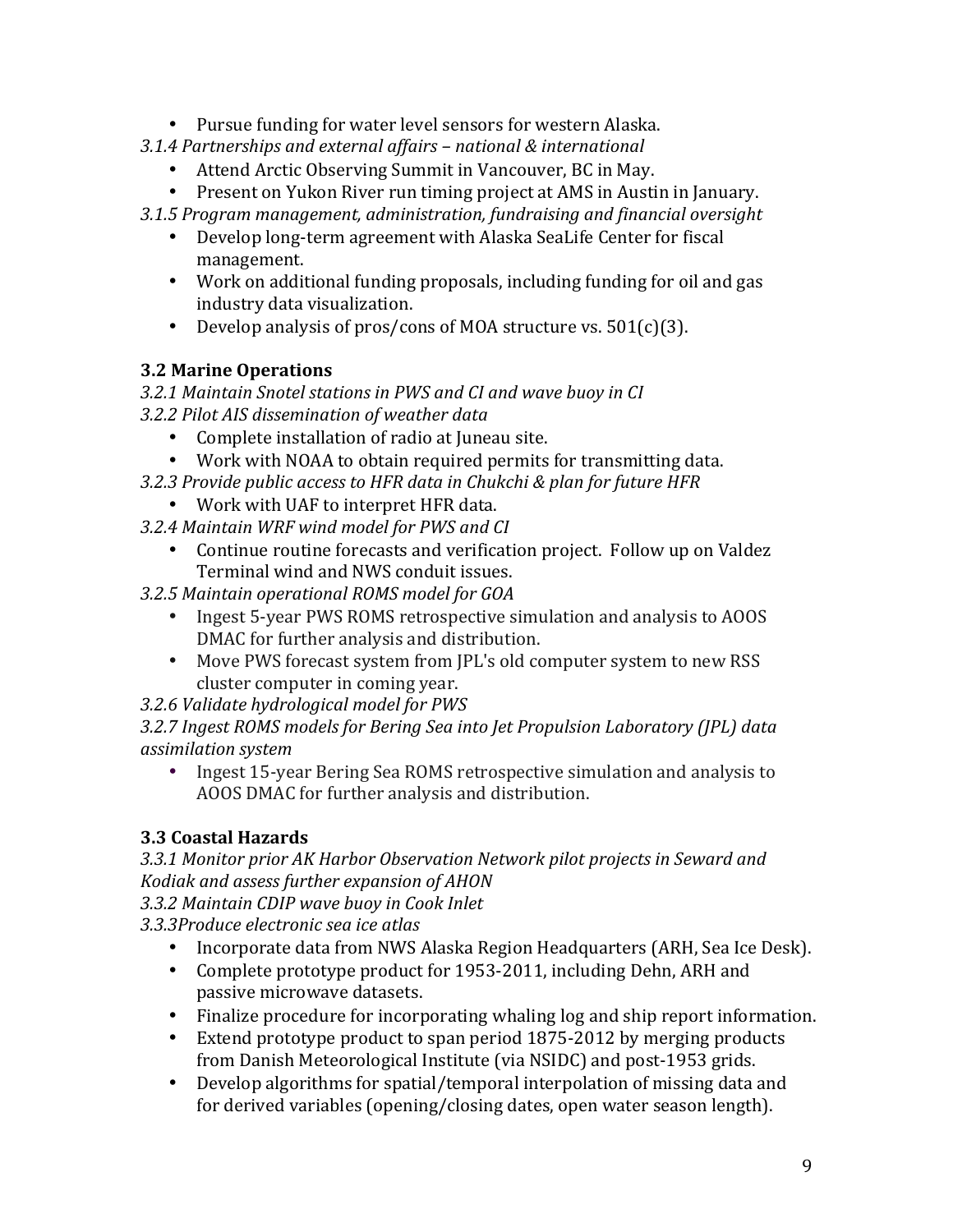- Collaborate with AOOS portal coordinators/visualization team to initiate work on user interface for the sea ice product.
- *3.3.4 Develop coastal flooding, storm surge and sea level rise products.*
	- Deploy wave buoy in Norton Sound (with separate funding).
	- Seek funding to implement western AK water level collaborative.

### **3.4 Ecosystems/Fisheries and Climate Trends**

- *3.4.1 Maintain Arctic assets map*
	- Expand to statewide.
	- Organize feedback group to recommend future product development.
- *3.4.2 Support sampling along Seward Line*
	- Next cruise April 26-May 10, 2013. Analyze fall 2012 samples/data.
- *3.4.3 Use AOOS glider for high-latitude observation node in Chukchi*
- *3.4.4 Support Distributed Biological Observatory*
- *3.4.5 Maintain OA sampling along Seward Line & OA mooring sensors*
	- Collect 450 OA measurements on spring Seward Line cruise.
	- Turn around (redeploy) OA sensors on GAK 1 mooring.
- *3.4.6 Test use of conductivity sensors at Cordova tide station*
	- NOAA COOPS to provide personnel support for installation in spring.
	- COOPS to send design for mounting system.
- *3.4.7 Support mooring array for biological monitoring*
	- Install POST array in March before herring spawn.
- *3.4.8 Conduct CTD surveys in Kachemak Bay and lower Cook Inlet*
	- Conduct monthly and seasonal CTD surveys.

### **3.5 Regional Ocean and Coastal Partnerships and Planning**

- *3.5.1 Create data management capacity to integrate data*
	- Ongoing. See section 3.6 below.
- *3.5.2 Create spatial visualization tools for AK: STAMP*
	- Continue adding relevant data layers to the STAMP/Arctic portal, including social and economic data, and downscaled climate change projections.
	- Hold a spring stakeholder workshop demonstrating new tool and discussion of future steps.

### **3.6 Data Management & Products**

3.6.1 Support AOOS website, data portal & applications. Maintain & provide access to products developed in this project. Explore developing multi-regional products with *other RAs.*

- Work with NANOOS staff to draft NSF proposal for collaborative work.
- Continue transition to HTML5 and iPad/iPhone friendly system.
- 3.6.2 *Ingest prioritized datasets, support warehouse and archive functions & provide access through query and mapping tools*
	- Continue to ingest data sets to support STAMP tool and Arctic Portal with focus on fisheries, marine mammals, subsistence use and habitat.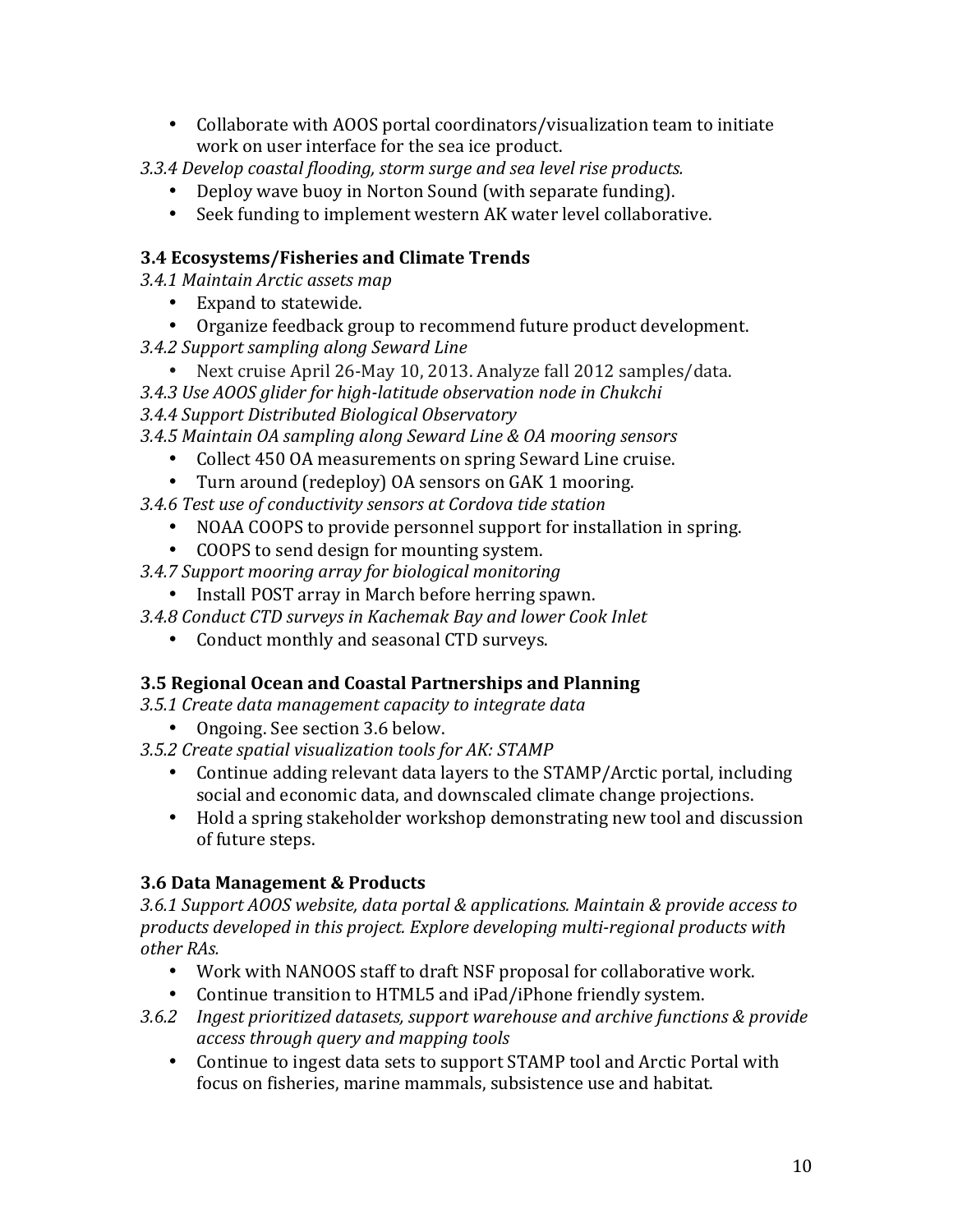- Ingest new data products being developed by ISER (Institute of Social and Economic Research) and SNAP (Scenarios Network for Alaska & Arctic Planning).
- Extend real time sensor portal to expose sensor archive and SOS backend.
- *3.6.3 Continue ADF&G partnership*
	- Complete Phase II work with ADF&G data feeds being served through data layers exposed though AOOS portals.
- *3.6.4 Complete NOAA's High Performance Compute project*
	- Publish project results.
- 3.6.5 Collaborate with other state, regional, national & international data *management programs*
	- Collaborate with ACADIS for Arctic Observing Summit.
	- Develop proposals with UAF GINA and ACADIS (Advanced Cooperative Arctic Data and Information Service).
- 3.6.6 Continue to develop/support IOOS SOS service and assist other RAs in *deployment*
	- Upgrade SOS core and templates to SOS 2.0
	- Develop 52 North to netCDF archive module.
	- Implement ncSOS and 52 North broker wrapper.
- 3.6.7 *Develop new products and applications* 
	- Redevelop Ocean Portal Framework in HTML 5 to enable AOOS applications to run on iPad/iPhone.
	- Convene several targeted focus groups to help direct future development of Ocean Portal and Arctic Assets portal.
	- Explore data visualizations for Seward Line, ocean moorings and ocean acidification data.

3.6.8 Provide Data Management services for integrated research programs: EVOSTC Long Term Monitoring & Herring Research and Monitoring Programs; NPRB's Gulf of Alaska Integrated *Ecosystem Research Program; RUSALCA program;* and Arctic *EIS program – all with separate funding*

- Cultivate and expand capabilities of AOOS Research Workspace.
- Attend all PI meetings.
- Initiate Arctic EIS and Brenda Norcross Beaufort BOEM workspace groups.

*3.6.9 Serve up oil & gas industry data on AOOS portal*

- Finalize signing of annex  $#2$ .
- Manage access to industry data and facilitate updates to the resource.
- Make data publicly available with simple search tool.

### **3.7 Modeling & Analysis**

3.7.1 Initiate statewide circulation model exchange & ensemble modeling

Continue discussions. Pursue participation in IOOS modeling testbed proposal.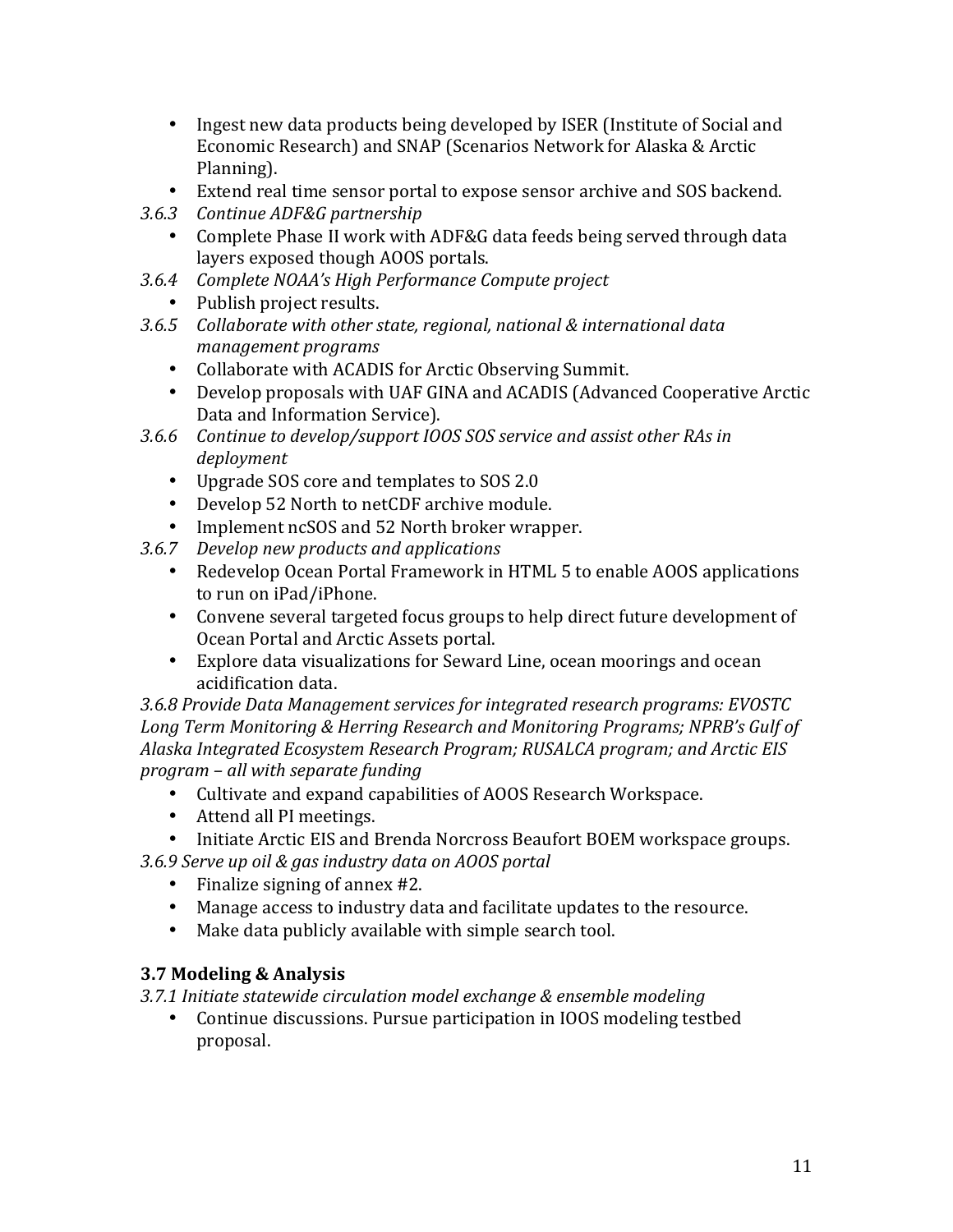#### **3.8 Communication, Education & Outreach**

- *3.8.1 Support COSEE Alaska partnership*
	- Co-host Communicating Ocean Sciences workshop in January.
- *3.8.2 Support AOOS website and publications*
	- Produce winter newsletter, quarterly e-news, monthly ED updates and Facebook postings.
	- Update observing project pages on website.
- *3.8.3 Scope out potential Alaska Oceans & Coast Report*
- Circulate white paper to potential partners.
- *3.8.4 Interact with stakeholders and partners*
	- Organize animal tagging planning meeting in March.
	- Host Arctic Observing planning and Gulf of Alaska science planning workshops at Alaska Marine Science Symposium in January 2013.
	- Implement new outreach strategy to better inform agencies and stakeholder groups of AOOS resources and products.
	- Hold focus group/feedback session in January seeking input on the AOOS Ocean Portal framework.
	- Convene a steering committee in January to discuss and guide future of Arctic Research Assets map.

#### **4.0 Personnel and Organizational Structure**

- IPA detailee set to retire at end of December. Intern still working 10 hrs/week.
- Program manager Darcy Dugan to go on family leave January 24 April 15 2013, then will work half-time.
- New Program Coordinator Ellen Tyler starts January 4.
- ADF&G Board member Cora Campbell delegated her position to Chris Siddons. Paul Gill replaced Shane Montoya as the US Coast Guard board member.
- AOOS Board will advertise for new members in January 2013.

#### **5.0 Budget Analysis**

All financial reports are up to date and have been submitted on time.

#### **6.0 Issues**

*6.1 AIS/WX stations* 

- Obtaining FCC permits to broadcast weather information over AIS continues to be issue.
- *6.2 Cordova conductivity sensor on tide gauge*
- Issues raised by CO-OPS leadership appear to be addressed, but not finalized. *6.3 WRF conduit to NWS*
	- Process is stalled: need to reassess.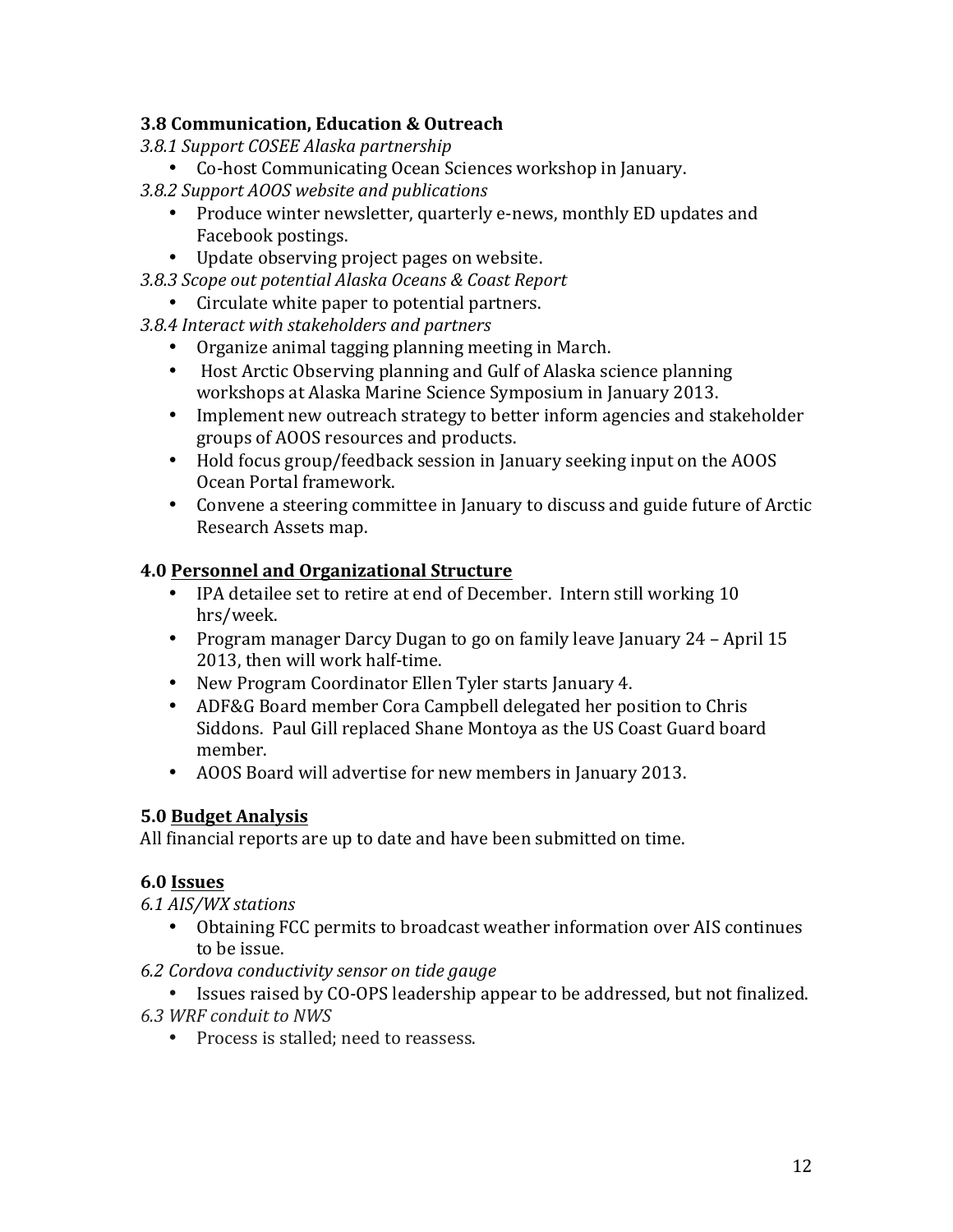### **7.0Special Report: Products and Services**

*7.1 New or improved regional products or services*

- Cook Inlet Response Tool (CIRT) Instance of the AOOS Ocean Portal framework which packages real time sensor observations, operational models and GIS data layers into a single mapped based interface for use by the spill response community in Cook Inlet.
- AOOS Arctic Portal Instance of the AOOS Ocean Portal framework which showcases Arctic models, remotely sensed datasets and GIS data packaged in a way to assist in facilitating discovery and planning in the Arctic.
- Developed search/catalogue interface for AOOS assets.
- Extended number of real time sensors being exposed through the AOOS Real Time Sensor Map.
- AOOS Arctic Assets platform has been extended with several thousand additional sampling effort descriptions.
- 46 new operational model/remotely sensed data sets have been established as additional real time import to the backend AOOS data system.
- Deployed and cultivated a platform (Research Workspace) to support integrated research program. The tool provides a secure collaborative environment for scientists in geographically distributed agencies to share and document datasets.
- Deployed new Snotel weather station at McNeil River.
- Redeployed Cook Inlet CDIP wave buoy at new location.
- Deployed three new AIS/weather stations.
- Took over Operations & Maintenance of 3 HFR sites in Arctic.
- *7.2 New or improved national products or services*
	- Developed the 52 north SOS version 1.0 compliant with IOOS requirements and published code base for use by all RAs and the national IOOS office.

### **8.0 Special Report: Data Management**

8.1Progress towards standards-based foundation for DMAC capabilities

- AOOS has contributed heavily towards development of SOS 1.0 suite of specifications in addition to manifesting those specifications into the 52 North SOS Core.
- AOOS has improved its gridded metadata documents exposed through its THREDDS (Thematic Realtime Environmental Distributed Data Services) server.

### *8.2 Demonstrated progress towards:*

*8.2.1 Open data sharing*

- Developing and implementing the SOS 1.0 spec has greatly improved the ability of AOOS and other RAs to openly share sensor data sets. AOOS data management staff played a key role in authoring the IOOS SOS templates.
- AOOS data archive has increased its data and metadata holdings considerably and improved its user access tools. Larger amounts of data are much more accessible by the general public. AOOS website metrics show increased numbers of users who stay longer on the AOOS web portals.